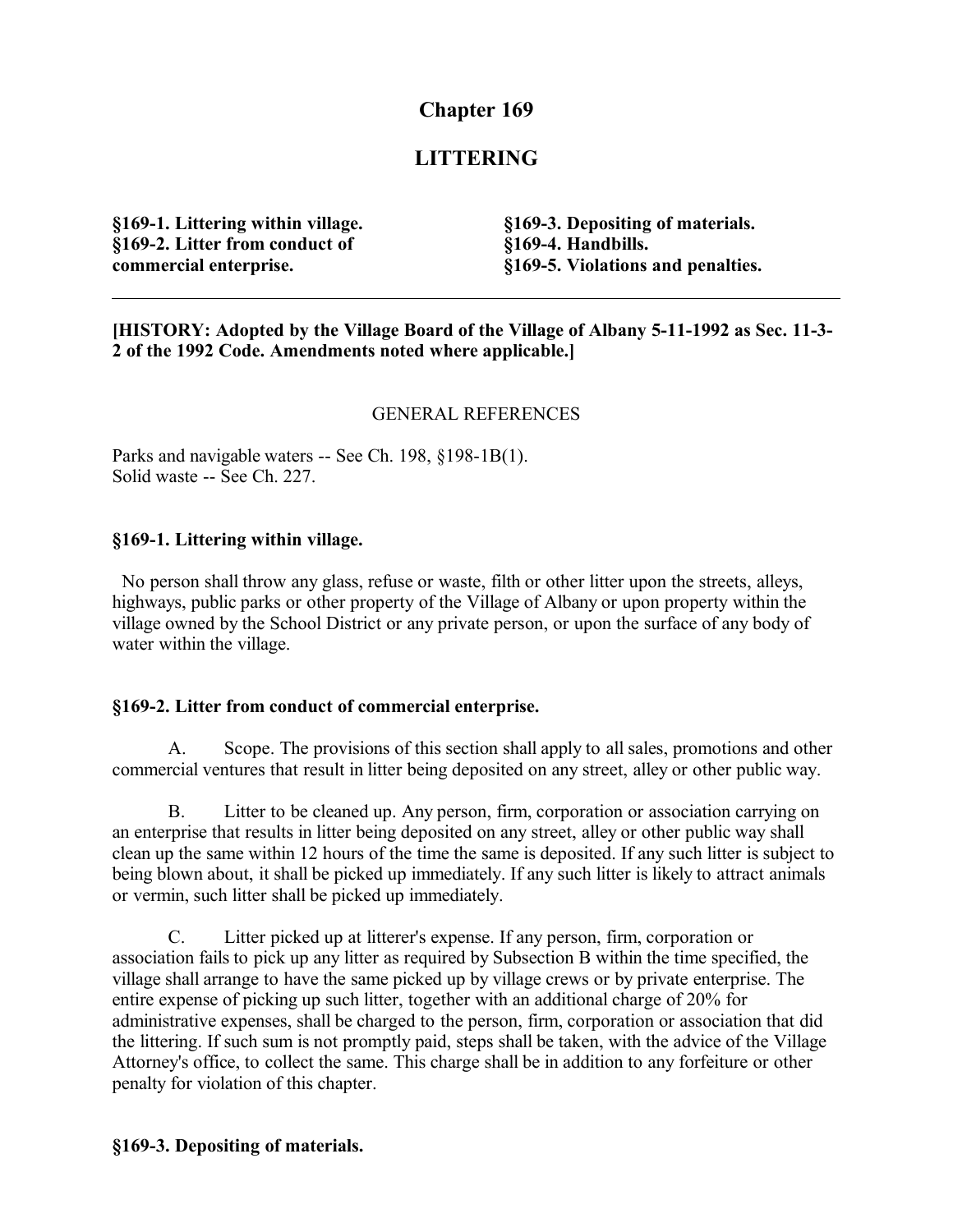It shall be unlawful for any person to deposit, cause or permit to be deposited, placed or parked any vegetation, grass, leaves, foliage, earth, sand, gravel, water, snow, ice, debris, waste material, foreign substance, construction materials, equipment or object upon any street, sidewalk or public property without authorization of the Village Board or Street Superintendent pursuant to the provisions of this Code, or upon any private property without the consent of the owner or lessee of the property. Any person who deposits, causes or permits to be deposited, placed or parked any such materials, equipment or objects upon any street, sidewalk or property shall be responsible to properly mark or barricade the area so as to prevent a safety hazard.

### **§169-4. Handbills.**

A. Scattering prohibited. It shall be unlawful to deliver any handbills or material to any premises in the village except by being handed to the recipient, placed on the porch, stoop or entranceway of the building or firmly affixed to a building so as to prevent any such articles from being blown about, becoming scattered or in any way causing litter.

B. Papers in public places prohibited. It shall be unlawful to leave any material or newspapers unattended in any street, alley or other public place, provided that this shall not prohibit the sale of newspapers in vending machines.

## **§169-5. Violations and penalties.**

A. Attempt.

(1) Whoever attempts to commit an act prohibited by this chapter may be required to forfeit amounts not to exceed 1/2 the maximum penalty for the completed act.

(2) An attempt to commit an act prohibited by this chapter requires that the actor have an intent to perform acts and attain a result which, if accomplished, would constitute a violation of this chapter and that he does acts towards the commission of the violation which demonstrate unequivocally, under all the circumstances, that he formed that intent and would commit the violation except for the intervention of another person or some other extraneous factor.

B. Parties to acts prohibited.

(1) Whoever is concerned in the commission of an act prohibited by this chapter is a principle and may be charged with and convicted of the commission of said act although he did not directly commit it and although the person who directly committed it has not been convicted or has been convicted of some other act prohibited by this chapter.

(2) A person is concerned in the commission of an act prohibited by this chapter if he:

- (a) Directly commits the act;
- (b) Intentionally aids and abets the commission of it; or

(c) Is a party to a conspiracy with another to commit it or advises, hires, counsels or otherwise procures another to commit it. Such a party is also concerned in the